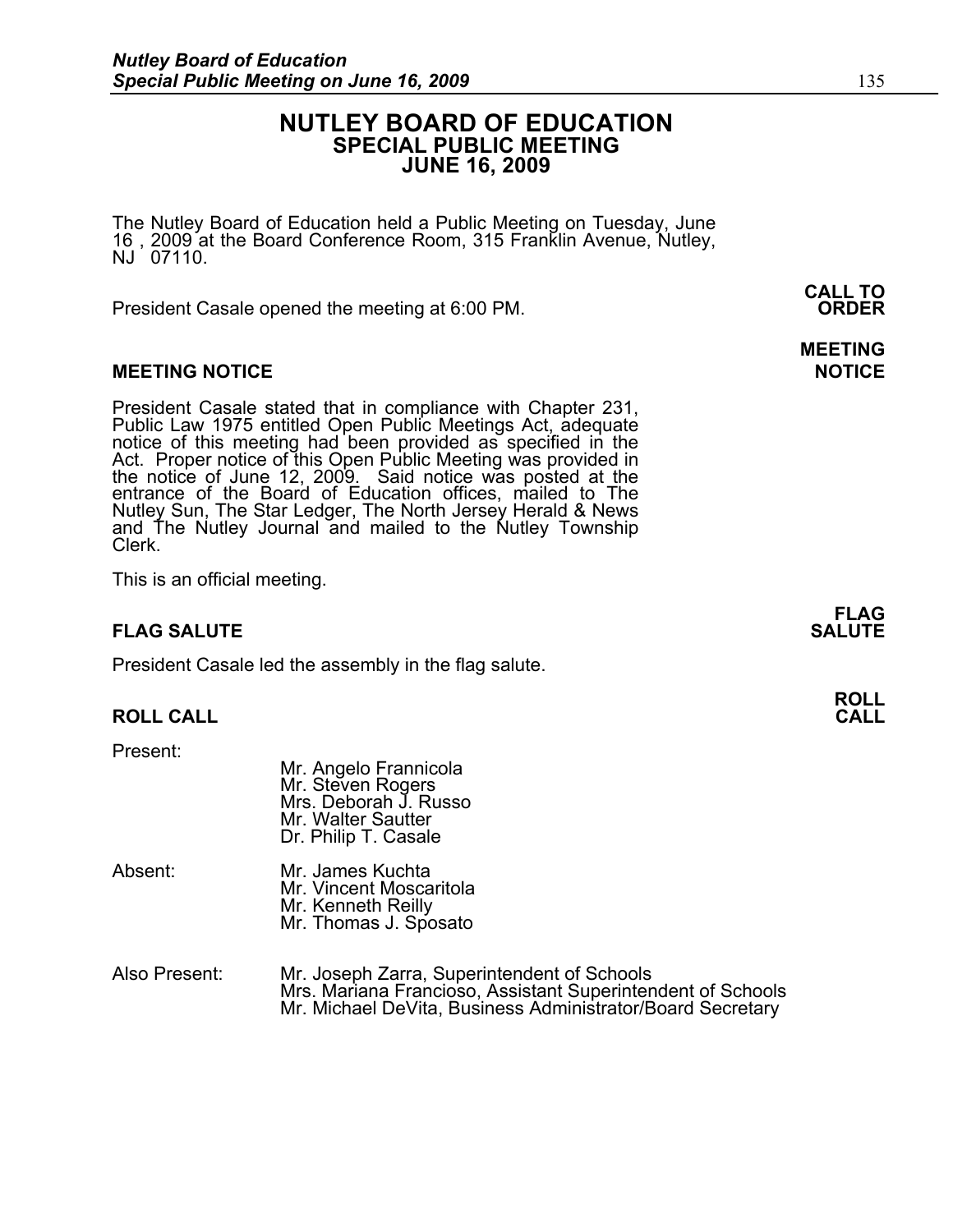### **MOTION TO ADJOURN TO EXECUTIVE SESSION**

At 6:05 PM Trustee Russo moved and Trustee Frannicola seconded the following resolution:

WHEREAS, the Board of Education will be discussing matters exempt from public discussion pursuant to N.J.S.A. 10:4-12,

NOW, THEREFORE, BE IT RESOLVED that the Board of Education recess to Closed Executive Session at this time to discuss the following:

> Personnel Issues Construction Legal Issues

BE IT FURTHER RESOLVED that the results of the discussions will be made public by inclusion on the agenda of a subsequent meeting of the Board of Education or when the reasons for discussing such matters in closed session no longer exist.

 The motion was approved by voice vote.

#### **RECONVENE MEETING RECONVENE**

At 6:55 PM Trustee Frannicola moved, Trustee Rogers seconded, and the Board unanimously approved by voice vote a motion to reconvene the public meeting.

#### **ROLL CALL**

Present:

- Mr. Angelo Frannicola Mr. Steven Rogers Mrs. Deborah J. Russo Mr. Walter Sautter Dr. Philip T. Casale
- Absent: Mr. James Kuchta Mr. Vincent Moscaritola Mr. Kenneth Reilly<br>Mr. Thomas J. Sposato
- Also Present: Mr. Joseph Zarra, Superintendent of Schools Mrs. Mariana Francioso, Assistant Superintendent of Schools Mr. Michael DeVita, Business Administrator/Board Secretary

# **EXECUTIVE**

**ROLL**